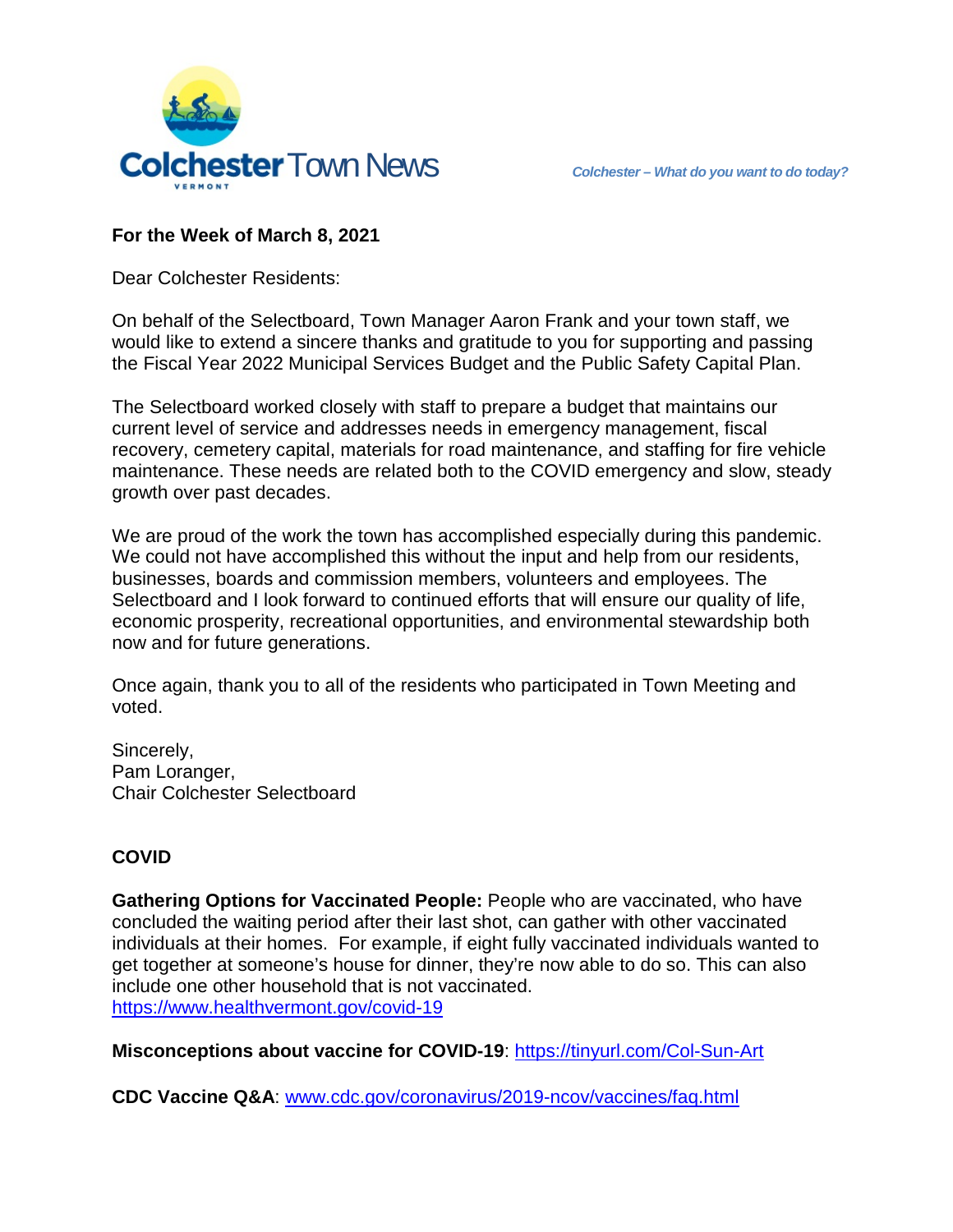

## **Vermont Vaccine Q&A:** <https://apps.health.vermont.gov/COVID/faq/#vaccine>

**Vaccine Dashboard**: As of 3/5, 52,631 people received their first dose of the COVID-19 vaccine and 61,234 people received their second dose (for a total of 113,865 people who received at least one dose). A total of 175,100 vaccine doses have thus far been administered out of 233,800 doses received by the state (75%). 20.6% of Vermonters aged 16 and over received at least one dose. [https://www.healthvermont.gov/covid-](https://www.healthvermont.gov/covid-19/vaccine/covid-19-vaccine-dashboard)[19/vaccine/covid-19-vaccine-dashboard](https://www.healthvermont.gov/covid-19/vaccine/covid-19-vaccine-dashboard)

**Vaccine Rollout and Phasing:** On March 8, Vermonters aged 55 and over with certain high risk conditions will become eligible for vaccine. On March 15, Vermonters aged 16- 54 with those same conditions will become eligible: [https://www.healthvermont.gov/media/newsroom/governor-announces-next-phase](https://www.healthvermont.gov/media/newsroom/governor-announces-next-phase-vaccine-rollout-March-3-2021)[vaccine-rollout-March-3-2021](https://www.healthvermont.gov/media/newsroom/governor-announces-next-phase-vaccine-rollout-March-3-2021)

**Child Care worker Eligibility:** [https://dcf.vermont.gov/cdd-blog/covid-19-vaccine](https://dcf.vermont.gov/cdd-blog/covid-19-vaccine-eligibility-individuals-working-regulated-child-care)[eligibility-individuals-working-regulated-child-care](https://dcf.vermont.gov/cdd-blog/covid-19-vaccine-eligibility-individuals-working-regulated-child-care)

**Travel Guidance:** If 14 days have passed since your final vaccine dose, you do not need to quarantine when you travel out of Vermont or return to Vermont. Be sure to carry your COVID-19 vaccine card with you and be prepared to show it when asked. [https://accd.vermont.gov/covid-19/restart/cross-state-travel/faqs#i-am-fully-vaccinated](https://accd.vermont.gov/covid-19/restart/cross-state-travel/faqs#i-am-fully-vaccinated-do-i-need-to-quarantine-if-i-travel-to-or-return-to-vermont)[do-i-need-to-quarantine-if-i-travel-to-or-return-to-vermont](https://accd.vermont.gov/covid-19/restart/cross-state-travel/faqs#i-am-fully-vaccinated-do-i-need-to-quarantine-if-i-travel-to-or-return-to-vermont)

**COVID Metrics:** National trends show continually decreasing rates of COVID-19 cases, hospitalizations, and deaths over the last five weeks, though rates are stabilizing at numbers still higher than the surges in the spring and summer of 2020. Regionally, there is a similar leveling off in cases, hospitalizations, and percent positivity, though last week the numbers increased. In Vermont, Bennington and Franklin Counties have higher infection rates than the rest of the state. There remain concerns for SARSCoV2variants including the B.1.1.7 United Kingdom variant in at least 48 states, the B.1.351 South Africa variant in at least 17 states (including Maine as of 3/5) and the P.1 Brazil variant in at least seven states. Mutations indicative of the variant were detected at low levels in Burlington waste water samples again this week. Preparations are being made for a possible surge in transmission due to the variants in late March. [https://dfr.vermont.gov/sites/finreg/files/doc\\_library/dfr-covid19-modeling-030221.pdf](https://dfr.vermont.gov/sites/finreg/files/doc_library/dfr-covid19-modeling-030221.pdf)

**\_\_\_\_\_\_\_\_\_\_\_\_\_\_\_\_\_\_\_\_\_\_\_\_\_\_\_\_\_\_\_\_\_\_\_\_\_\_\_\_\_\_\_\_\_\_**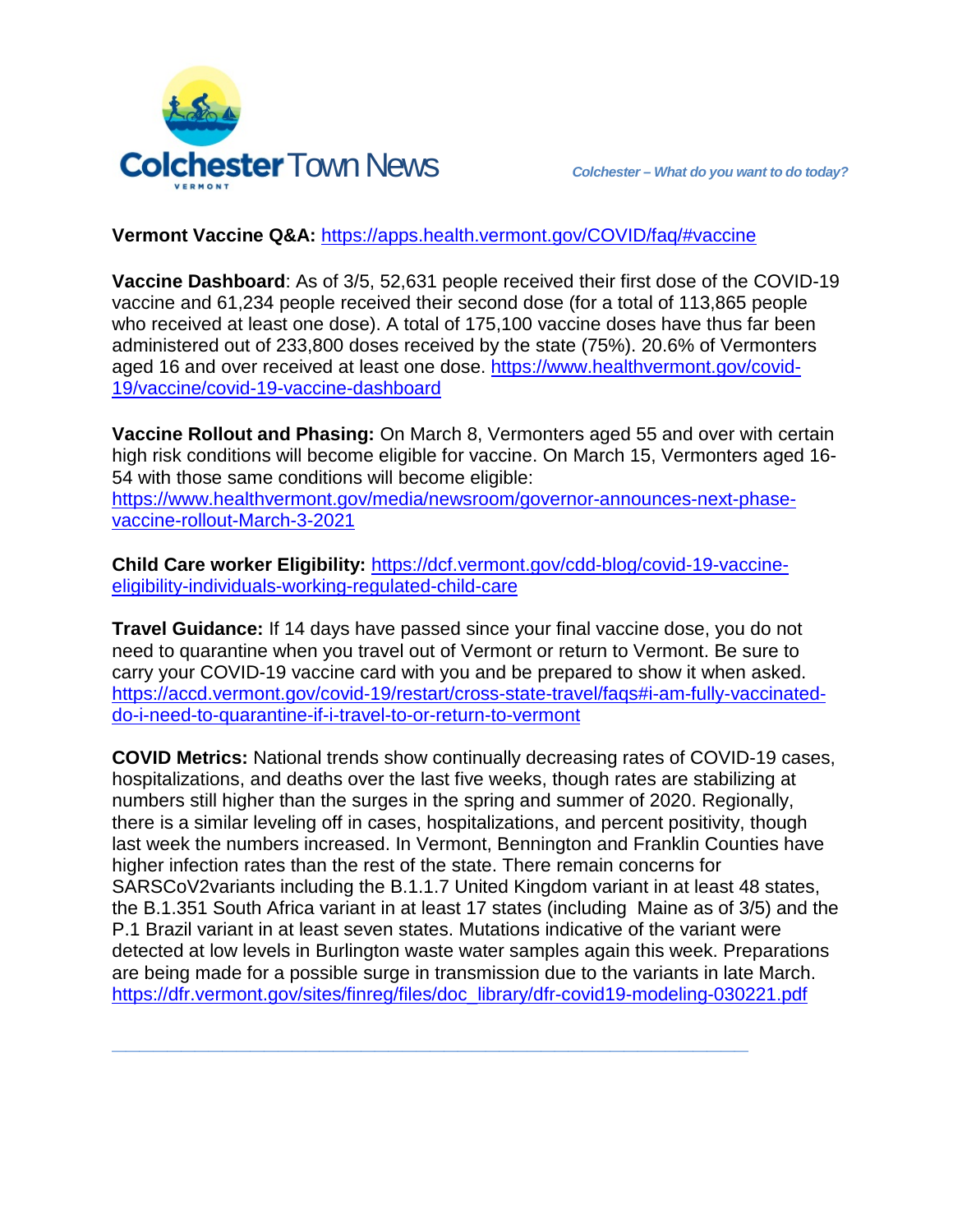Colchester's Burnham Memorial Library Kelly McCagg, Director

- We have had steady circulation and attendance on our curbside pickup days. In January, we checked out 3245 physical items from the library. In our digital service catalog, 787 audiobooks and 494 e-books were checked out. We are continuing our curbside services, which are on Tuesdays from 1-4 pm, Thursdays from 3-6 pm and Saturdays from 10 am – 12 pm. You can reserve books through our card catalogue on our website or by sending us an email at burnhamlib@colchestervt.gov or calling us at 802-264-5660. We do ask for 24-hours' notice to get all your items ready for you.
- February was Black History month, we posted a different book each day by a black author. . You can check out our Facebook page for all of the titles and let us know by phone or email if you would like to put a hold on any of the copies.

Here are reviews of two audiobooks that we thought were quite powerful:

- You Can't Touch My Hair and Other Things I Still Have to Explain by Phoebe Robinson – Memoir, 2016 Kelsey Psaute, Young Adults & Technology Services

 This is not your feel-good-about-antiracism-book. This is not your manual for how-tobe-woke book. This is the story of a regular, average, younger black woman in this country living a life steeped in pop culture references and mid-2000s humor and a crash course in everyday empathy. Robinson reads her essays in this laugh-outloud-until-you-cry audiobook that is simultaneously a delight and a necessary education. As she is only 31 at the time of publication, her narrative is as timely as it gets. Deftly moving from Carrie Bradshaw to Elizabeth Warren and back to the Little Rock Nine, Robinson is sharp in her wit and funny in her delivery. At a short and sweet 7 hours of listening, Robinson's debut is worth slowing down the playback time or a second listen in order to catch every morsel of comedic truth packed into her irreverently intelligent book.

- White Fragility by Robin DiAngelo –Adult Nonfiction, 2018 Kelsey Psaute, Young Adult & Technology Services

When it comes time for future generations to point to the essential text of this era in search of a turning point for the USA's antiracist revolution, I hope it is this book. Alongside Ta Nehisi Coates, Ibrahim X Kendi, Audre Lorde, Ijeoma Oluo, and Stacey Abrams, DiAngelo is the desired white voice. Beginning with unpacking the difficulties involved in becoming an antiracist and ending with a checklist of what to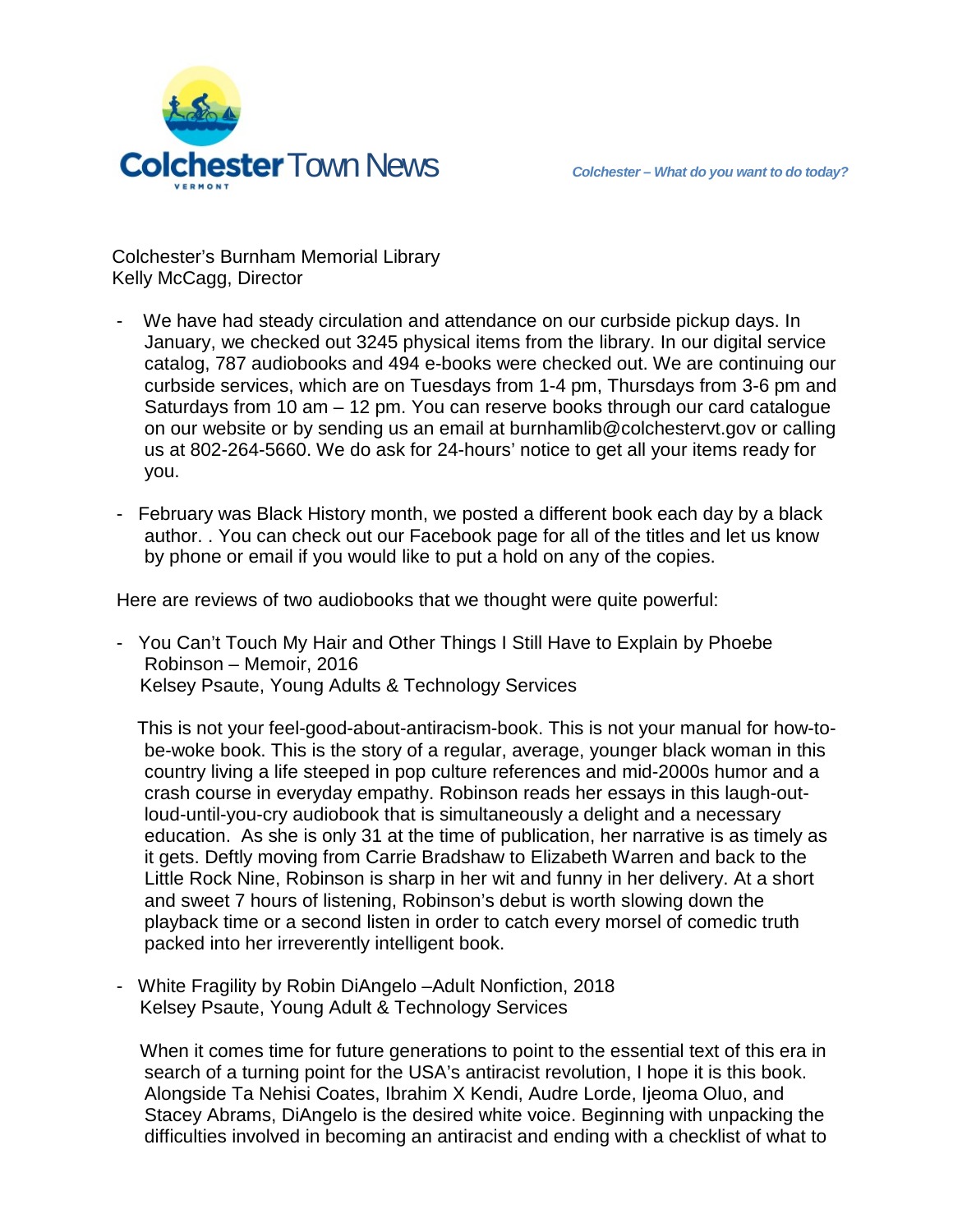

do to become an active one, White Fragility is a comprehensive overview of all the ways society has failed to alleviate the problems of racism in the USA. Introducing practical tools for social justice and racism resistance based on her experiences as a diversity trainer and race scholar, DiAngelo is the pocket conscience and professor we all want on our side and a must read.

- While we are unable to have AARP Tax Appointments this year, we do have tax forms available. Please call or email us to reserve a form. They can be picked up during our curbside hours.

Visit<http://colchestervt.gov/library>or call (802) 264-5660.

Office of the Town Clerk | Treasurer Julie Graeter

Thank you to three of our Colchester Cemetery Advisory Board members that just finished their terms:

**\_\_\_\_\_\_\_\_\_\_\_\_\_\_\_\_\_\_\_\_\_\_\_\_\_\_\_\_\_\_\_\_\_\_\_\_\_\_\_\_\_\_\_\_\_\_**

Bill Glinka brought the VT Old Cemetery Association to help get the monument of Rufus D. Thompson upright, repair other monuments and improve the landscape at the Champlain Cemetery.

Glen Critchlow gave his experience and insight into the world of cemeteries; he helped me learn a lot.

Doug McSweeney's long-term commitment is greatly appreciated. His hands got dirty with the Champlain Cemetery repairs and continued to use his knowledge cleaning monuments at other cemeteries. They all helped in getting cemeteries recognized as important to our community.

For more information about Colchester Cemeteries and perhaps volunteering on our Colchester Cemetery Advisory Board visit [https://colchestervt.gov/1841/Colchester-](https://colchestervt.gov/1841/Colchester-Cemeteries)[Cemeteries](https://colchestervt.gov/1841/Colchester-Cemeteries) or contact Julie Graeter, Town Clerk, at 264-5521 or email jgraeter@colchestervt.gov.

**\_\_\_\_\_\_\_\_\_\_\_\_\_\_\_\_\_\_\_\_\_\_\_\_\_\_\_\_\_\_\_\_\_\_\_\_\_\_\_\_\_\_\_\_\_\_**

Visit <http://colchestervt.gov/townclerk> or call 264-5520.